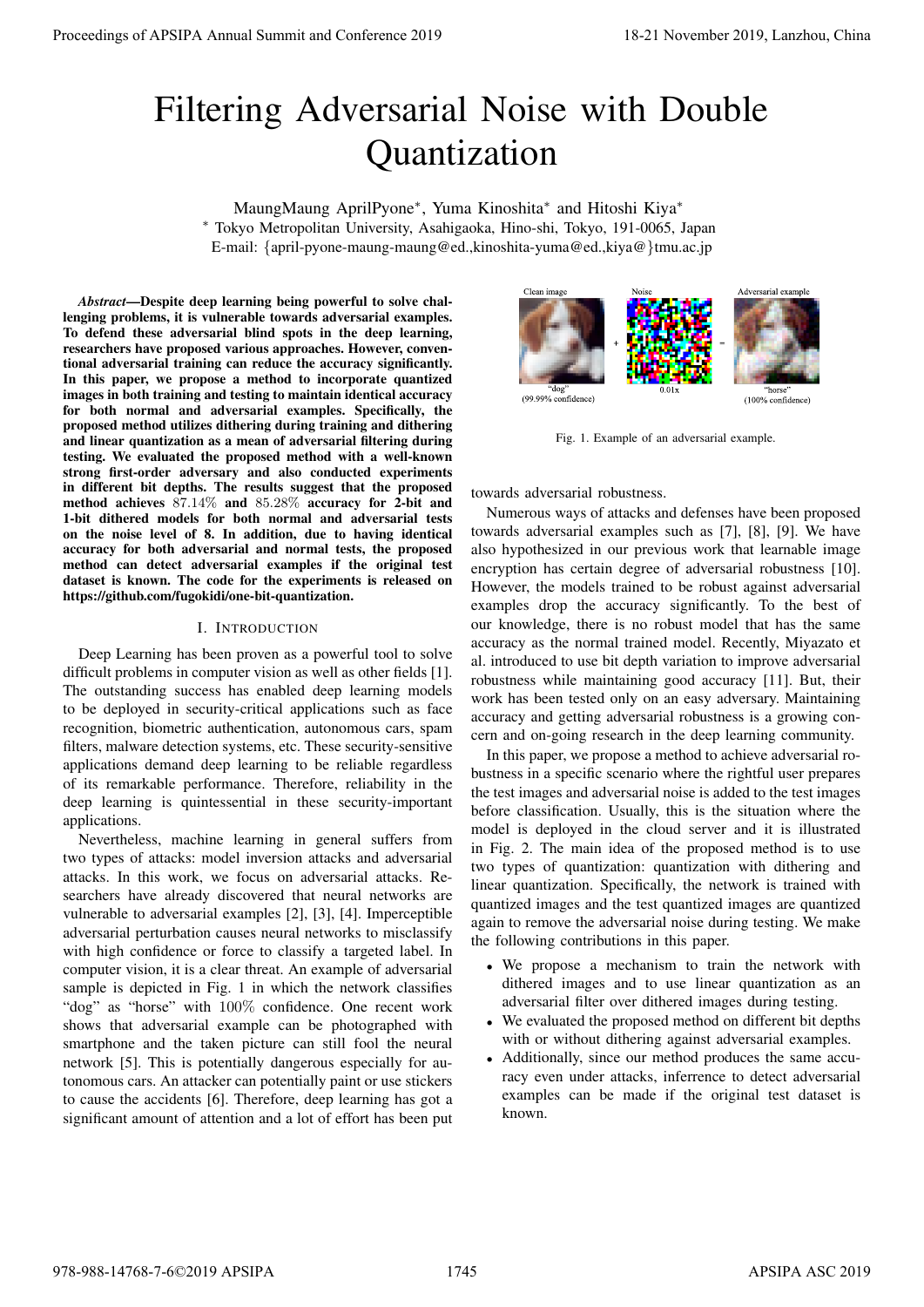

Fig. 2. Attack scenario that the proposed method targets to defend against adversarial examples.

## II. RELATED WORK

#### *A. Adversarial Attacks*

Adversarial attacks are attacks towards neural networks where an adversary can make the neural network misclassify with high confidence or force the network to classify a targeted label. In the context of image classification, the attacks are carried out by inputting carefully designed perturbed images to the neural network. These well-crafted perturbed images are so called adversarial examples. Usually, adversarial examples are generated by using optimization techniques to maximize the loss of the objective. Based on the knowledge available to an attacker, the attacks can be catagorized into two groups: white-box and black-box. White-box attacks have direct access to the model and black-box ones do not have.

The attacks with white-box settings include Fast Gradient Sign Method (FGSM), Projected Gradient Descent (PGD), etc. FGSM is a  $l_{\infty}$ -bounded attack with the goal of misclassification poposed by Goodfellow at el al. [12]. It is computaionally efficient and an adversarial example  $x'$  can be generated as

$$
x' = x + \epsilon \, sign(\nabla_x J(\theta, x, y)), \tag{1}
$$

where x is the original image,  $\epsilon$  is the allowable perturbation size and  $\nabla_x J(\theta, x, y)$  is the gradient of the loss with respect to the input image. FGSM is a single step approach and the extension of FGSM is Basic Iterative Method (BIM) [13]. It is a straightforward way of applying FGSM multiple times iteratively. The adversarial example on  $(t + 1)$ <sup>th</sup> iteration with BIM is

$$
x'_{t+1} = clip_{x,\epsilon}(x'_t + \alpha \ sign(\nabla_x J(\theta, x, y))), \tag{2}
$$

where  $clip_{x,\epsilon}(X)$  is to clip  $X_{i,j}$  to be in the range of  $[x_{i,j} - \epsilon, x_{i,j} + \epsilon]$  and  $\alpha$  is the step size. Madry et al. pointed out that BIM is equivalent to Projected Gradient Descent (PGD) [8]. The difference between BIM and PGD is that PGD projects the perturbation back onto the  $l_{\infty}$ -norm ball (i.e., clipping perturbation in the range of  $[-\epsilon, +\epsilon]$ ) in each step [7].

There are also black-box attacks where an attacker only knows inputs and ouputs of the model. The adversarial examples are built by using a surrogate model instead of a real one. Such black-box attacks were proposed in [6], [14].

## *B. Adversarial Defenses*

The intuitive way of defending the adversarial examples is including adversarial examples in the training process. It is known as adversarial training. Early work [12] suggested to use adversarial objective function during the training that works as an effective regularizer. However, such a trained model still cannot resist stronger adversaries such as PGD. One of the other state-of-the-art methods is PGD training [8]. The basic idea is to train the network with PGD perturbed input. Nevertheless, PGD training is computationally expensive and drops the accuracy significantly. From the MIT MadryLab CIFAR10 Challenge leaderboard, the accuracy of the adversarially trained model against 20-step PGD is 47.04% [15].

To improve adversarial robustness while maintaining the accuracy, Miyazato et al. proposed to use quantized images that maximizes the loss during the training process [11]. Their method is basically to use quantized images solely in the training process and was tested on FGSM only. FGSM is fast, but not a reliable adversary. Our experiments proved that the models trained with even severely quantized images (i.e., 1 to 2-bit quantization) cannot resist PGD attack without reinforcing our proposed method (i.e., linear quantization on dithered adversarial examples). Therefore, the method proposed by Miyazato et al. [11] is not robust against PGD attack. In contrast, our method requires to use dithered images in both training and testing. The linear quantization in the proposed method removes adversarial noise completely. Proceedings of APSIPA Annual Summit and Conference 2019 18-21 November 2019 18-21 November 2019 18-21 November 2019 18-21 November 2019 18-21 November 2019 18-21 November 2019 18-21 November 2019 18-21 November 2019 18-21

There are other defense mechanisms such as defensive distillation where two models are used to train the network [16]. The first model is trained by using hard labels and the second one is trained to predict the probabilities of the first model. Nonetheless, it was reported that defensive distillation is not robust against adversarial examples [17].

#### III. PROPOSED METHOD

The architecture of the proposed method is shown in Fig. 3. The proposed method requires to use quantized images in training and testing. There are two types of quantization: quantization with dithering and linear quantization. Dithering radomizes the quantization error and enhances visual quality especially on low bit depth quantization. Therefore, models trained with dithered images result in better accuracy. Linear quantization is applied in the proposed method to filter adversarial noise.

As shown in Fig. 3, dithered images are used to train the network. For testing phase, test images are also dithered. In adversarial settings, the perturbed dithered images are linearly quantized. This linear quantization removes the adversarial noise resulting the exact same accuracy as testing with clean images.

# IV. EXPERIMENTAL RESULTS

*A. Setup*

We used CIFAR10 [18] dataset with batch size of 128. Floyd-Steinberg algorithm [19] was employed to dither images in the proposed method. All the images in the dataset for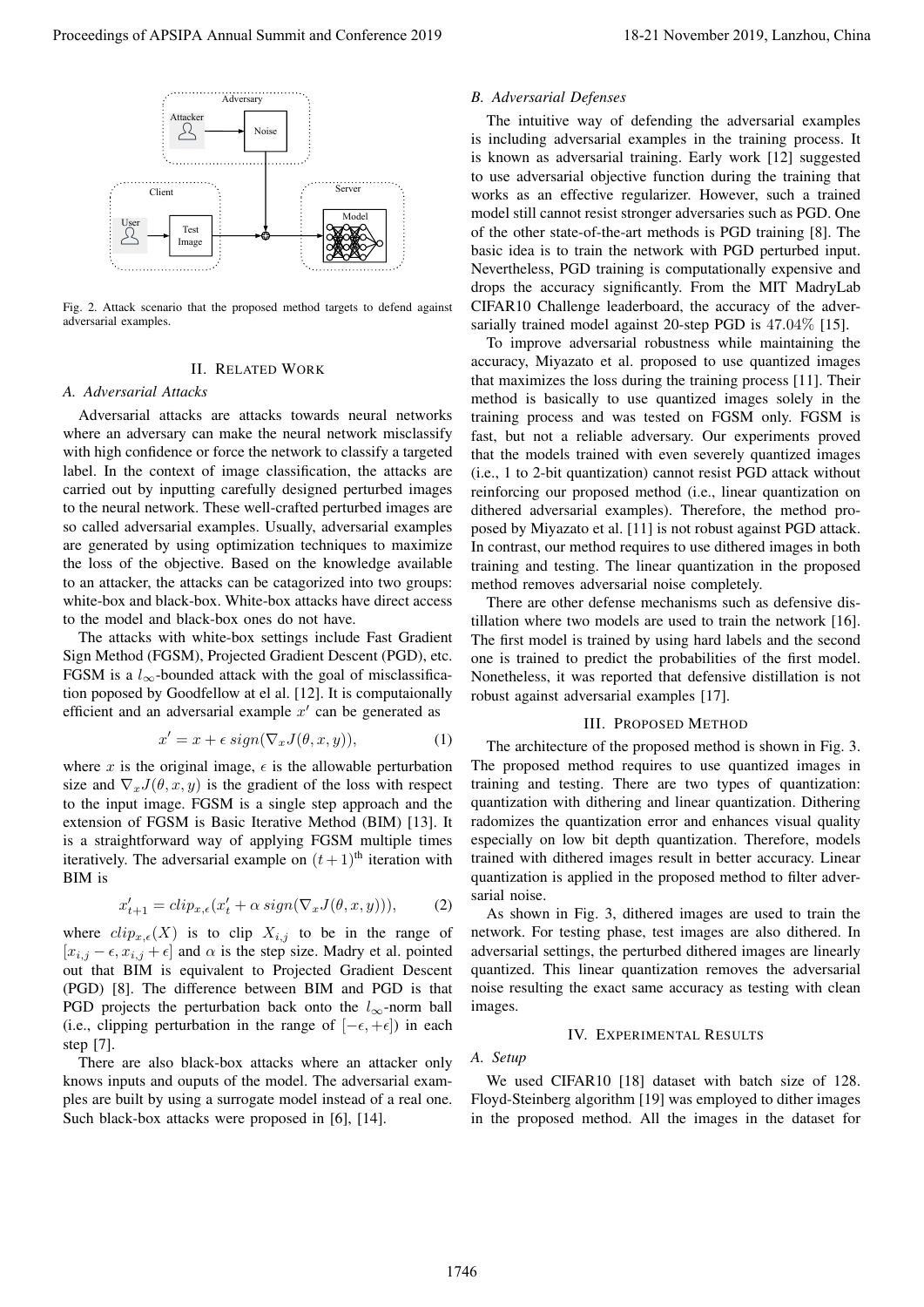

Fig. 3. Training and test phase of the proposed method.

all cases were in the range of  $[0, 1]$  with live augumentation (random cropping with  $padding = 4$  and random horizontal flip). However, there was no prior normalization.

For the network, we deployed deep residual network, specifically ResNet20 [20] on PyTorch platform. The network was trained for 160 epochs with stochastic gradient descent optimization with the initial learning rate of 0.1. The step learning rate scheduler was used with the parameters  $(lr\_steps =$ 40, gamma = 0.1). The weight\_decay and momentum were configured with 0.0001 and 0.9 respectively.

The settings used in adversarial testing are adapted from Madry Lab CIFAR10 challenge [15]. PGD attack with perturbation size  $\epsilon = 8/255$  and step size  $\alpha = 2/255$  was used for 20 iterations to evaluate the robustness of the trained models.

#### *B. Experiments*

We trained the network with quantized images in different bit depths with or without dithering resulting a total of 15 models. The models were trained in each bit depth (i.e., 1 to 7-bit) with and without dithering. The non-quantized 8-bit images are also used to train a 8-bit model.

To observe the performance of each model, we evaluated each model with test images in different bit depths that are quantized with or without dithering. For example, the first model trained with 1-bit quantized images was tested with the data quantized in 1-bit with and without dithering, 2-bit with and without dithering, and so on, till 8-bit. The results of testing the models with clean images are summarized in Table I. Intuitively, when train and test data are in the same bit depth, the accuracy is maximized as shown in each row of Table I highlighted with bold type font. The accuracy of more than 90% is maintained on 5, 6 and 7-bit models. However, the accuracy gradually drops towards 1-bit trained model. The results confirm that dithering helps improve accuracy from the experiments.

To evaluate adversarial robustness, we deployed PGD attack on the quantized test images that are quantized with and





Fig. 4. Accuracy vs epsilon (1-bit dithered model).

without dithering. Each model was tested with adversarial examples in different bit depths. Table II captures the results of the adversarial test for all 15 models. The results suggest that 2-bit dithered model provides the best accuracy (i.e.,  $87.14\%$ ) when testing against 2-bit dithered images. On the other hand, 1-bit dithered model has the accuracy of 85.28% and 2-bit model without dithering has the accuracy of 84.49%. From the results, the test images that are quantized in higher bit depth such as 3, 4, 5, 6 and 7 bit lead to poor adversarial robustness. Therefore, we can conclude that linear quantization does not work when the test images are in high bit depth.

Moreover, we also investigated how the proposed method reacts to adversarial attacks with different perturbation amount for top 6 models and 8-bit model. The noise level,  $\epsilon$  values of  $[0, 2, 4, 8, 16, 24, 32]$  were used to perform the adversarial tests. When the noise level is up to 16, 2-bit dithered model still keeps the accuracy of 87.14%. However, the accuracy abruptly drops when the noise level is higher than 16. The model trained with 2-bit images has the accuracy of 84.49% till the noise level of 16 and drops the accuray for higher noise levels. One bit dithered model is resilient over all tested noise levels with the accuracy of 85.28%. Similarly, one bit model is also resistant against adversarial examples with the accuracy of 74.87%. It is noteworthy that 3-bit dithered model results higher accuracy (i.e.,  $\approx 88.90\%$ ) when the noise amount is less or equal to 4. When there is no noise, in fact, the 8-bit model produces the highest accuracy. The graph of accuracy versus epsilon is plotted in Fig. 4. All in all, our benchmark noise level is 8 and 2-bit dithered gives the best accuracy on the noise level of 8. **Proceedings of APSIPA Annual Summit and Conference 2019**<br>
Proceedings of APSIPA Annual Summit and Conference 2019<br> **Proceedings of APSIPA Annual Summit and Conference 2019**<br> **Proceeding the Conference 2019**<br> **Proceeding** 

However, when the PGD attack is carried out in 8-bit images before dithering, our method fails to defend the attack. As an example, we also tested the proposed method on 1-bit dithered model with 8-bit noise added before 1-bit dithering. The result is 4.74%. We shall improve and defend this scenario in the future work.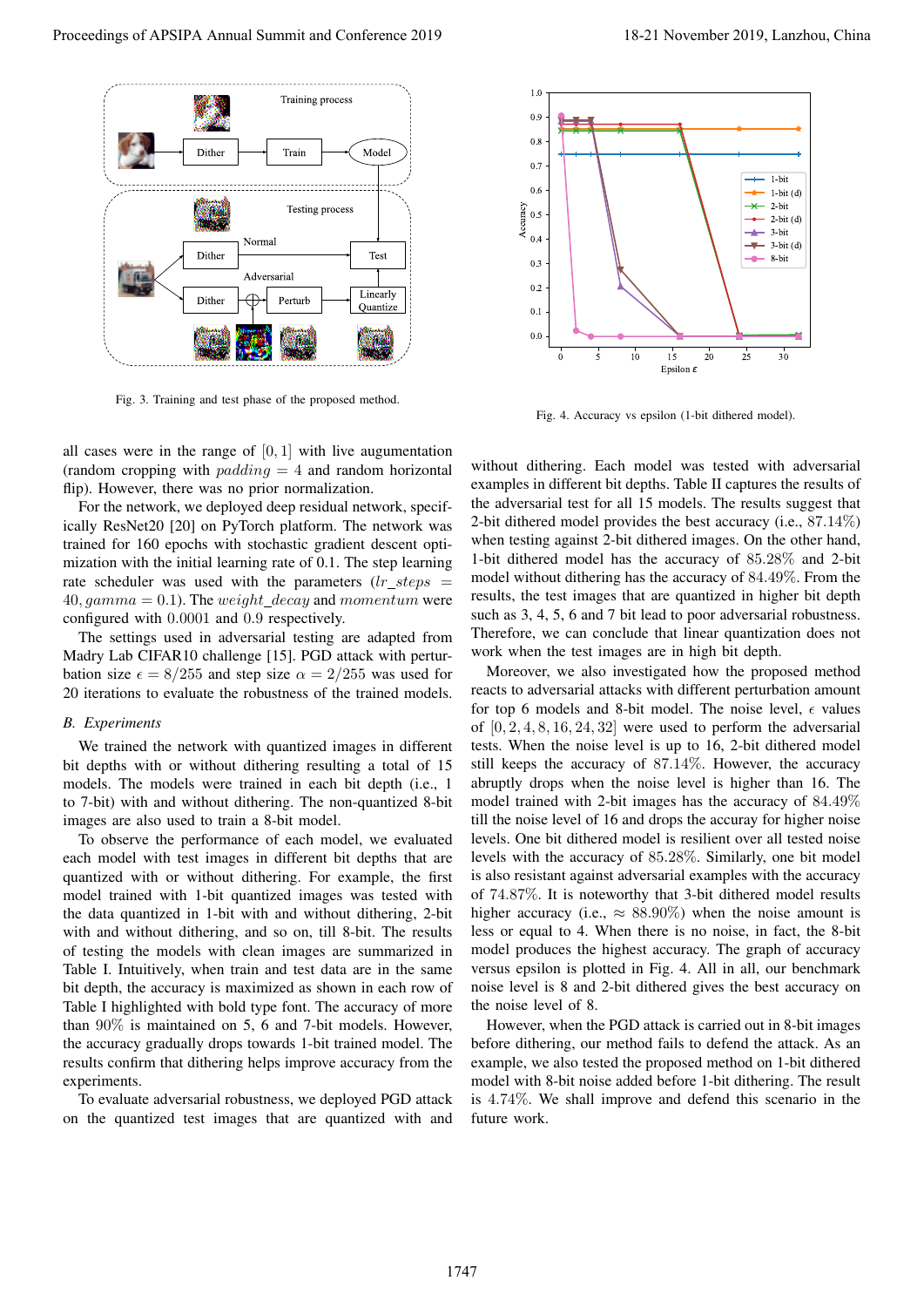TABLE I QUANTIZATION TEST

|                                                      |                          |       |                |                |                                                                                                                                                                                                                                                                                                                                                                                                                                                                                                                                                                                                                                                                                                                |                |                | TABLE I         | <b>QUANTIZATION TEST</b>                                                                                                                                                                                                                                                                                                                                                                                                                                                                                                                                                                                                                                                                                                                                     |                |                |                |                                                                                                                           |                |                |                    |
|------------------------------------------------------|--------------------------|-------|----------------|----------------|----------------------------------------------------------------------------------------------------------------------------------------------------------------------------------------------------------------------------------------------------------------------------------------------------------------------------------------------------------------------------------------------------------------------------------------------------------------------------------------------------------------------------------------------------------------------------------------------------------------------------------------------------------------------------------------------------------------|----------------|----------------|-----------------|--------------------------------------------------------------------------------------------------------------------------------------------------------------------------------------------------------------------------------------------------------------------------------------------------------------------------------------------------------------------------------------------------------------------------------------------------------------------------------------------------------------------------------------------------------------------------------------------------------------------------------------------------------------------------------------------------------------------------------------------------------------|----------------|----------------|----------------|---------------------------------------------------------------------------------------------------------------------------|----------------|----------------|--------------------|
|                                                      |                          |       |                |                |                                                                                                                                                                                                                                                                                                                                                                                                                                                                                                                                                                                                                                                                                                                |                |                |                 | Test $(d = dithered)$                                                                                                                                                                                                                                                                                                                                                                                                                                                                                                                                                                                                                                                                                                                                        |                |                |                |                                                                                                                           |                |                |                    |
|                                                      |                          | 1-bit | $1-bit$ (d)    | 2-bit          | $2-bit (d)$                                                                                                                                                                                                                                                                                                                                                                                                                                                                                                                                                                                                                                                                                                    | 3-bit          | $3-bit (d)$    | 4-bit           | $4-bit (d)$                                                                                                                                                                                                                                                                                                                                                                                                                                                                                                                                                                                                                                                                                                                                                  | 5-bit          | $5$ -bit $(d)$ | 6-bit          | $6-bit$ (d)                                                                                                               | 7-bit          | $7-bit (d)$    | 8-bit              |
|                                                      | 1-bit                    | 0.749 | 0.112          | 0.724          | 0.390                                                                                                                                                                                                                                                                                                                                                                                                                                                                                                                                                                                                                                                                                                          | 0.651          | 0.615          | 0.616           | 0.605                                                                                                                                                                                                                                                                                                                                                                                                                                                                                                                                                                                                                                                                                                                                                        | 0.603          | 0.598          | 0.595          | 0.593                                                                                                                     | 0.591          | 0.591          | 0.589              |
|                                                      | $1-bit$ (d)              | 0.481 | 0.853          | 0.769          | 0.828                                                                                                                                                                                                                                                                                                                                                                                                                                                                                                                                                                                                                                                                                                          | 0.811          | 0.813          | 0.809           | 0.806                                                                                                                                                                                                                                                                                                                                                                                                                                                                                                                                                                                                                                                                                                                                                        | 0.805          | 0.803          | 0.802          | 0.800                                                                                                                     | 0.800          | 0.800          | 0.799              |
|                                                      | $2-bit$                  | 0.516 | 0.121          | 0.845          | 0.528                                                                                                                                                                                                                                                                                                                                                                                                                                                                                                                                                                                                                                                                                                          | 0.841          | 0.809          | 0.817           | 0.817                                                                                                                                                                                                                                                                                                                                                                                                                                                                                                                                                                                                                                                                                                                                                        | 0.807          | 0.806          | 0.801          | 0.800                                                                                                                     | 0.798          | 0.797          | 0.797              |
|                                                      | $2-bit (d)$              | 0.454 | 0.410          | 0.781          | 0.871                                                                                                                                                                                                                                                                                                                                                                                                                                                                                                                                                                                                                                                                                                          | 0.846          | 0.859          | 0.845           | 0.845                                                                                                                                                                                                                                                                                                                                                                                                                                                                                                                                                                                                                                                                                                                                                        | 0.841          | 0.843          | 0.840          | 0.841                                                                                                                     | 0.839          | 0.839          | 0.839              |
| dithered)                                            | 3-bit                    | 0.439 | 0.108          | 0.782          | 0.336                                                                                                                                                                                                                                                                                                                                                                                                                                                                                                                                                                                                                                                                                                          | 0.885          | 0.829          | 0.888           | 0.887                                                                                                                                                                                                                                                                                                                                                                                                                                                                                                                                                                                                                                                                                                                                                        | 0.883          | 0.884          | 0.883          | 0.883                                                                                                                     | 0.882          | 0.882          | 0.881              |
|                                                      | $3-bit (d)$              | 0.390 | 0.140          | 0.753          | 0.730                                                                                                                                                                                                                                                                                                                                                                                                                                                                                                                                                                                                                                                                                                          | 0.874          | 0.889          | 0.882           | 0.886                                                                                                                                                                                                                                                                                                                                                                                                                                                                                                                                                                                                                                                                                                                                                        | 0.880          | 0.883          | 0.877          | 0.879                                                                                                                     | 0.879          | 0.878          | 0.879              |
| $\mathsf{H}% _{0}\left( \mathcal{M}_{0}\right) ^{T}$ | 4-bit                    | 0.359 | 0.172          | 0.692          | 0.282                                                                                                                                                                                                                                                                                                                                                                                                                                                                                                                                                                                                                                                                                                          | 0.862          | 0.720          | 0.898           | 0.886                                                                                                                                                                                                                                                                                                                                                                                                                                                                                                                                                                                                                                                                                                                                                        | 0.897          | 0.897          | 0.897          | 0.898                                                                                                                     | 0.898          | 0.898          | 0.898              |
| J                                                    | $4-bit (d)$              | 0.296 | 0.108          | 0.687          | 0.320                                                                                                                                                                                                                                                                                                                                                                                                                                                                                                                                                                                                                                                                                                          | 0.875          | 0.837          | 0.896           | 0.898                                                                                                                                                                                                                                                                                                                                                                                                                                                                                                                                                                                                                                                                                                                                                        | 0.898          | 0.899          | 0.898          | 0.899                                                                                                                     | 0.897          | 0.897          | 0.897              |
| Train                                                | 5-bit                    | 0.241 | 0.127          | 0.641          | 0.235                                                                                                                                                                                                                                                                                                                                                                                                                                                                                                                                                                                                                                                                                                          | 0.842          | 0.658          | 0.897           | 0.872                                                                                                                                                                                                                                                                                                                                                                                                                                                                                                                                                                                                                                                                                                                                                        | 0.902          | 0.903          | 0.904          | 0.905                                                                                                                     | 0.905          | 0.905          | 0.904              |
|                                                      | $5-bit$ (d)              | 0.291 | 0.154          | 0.665          | 0.256                                                                                                                                                                                                                                                                                                                                                                                                                                                                                                                                                                                                                                                                                                          | 0.851          | 0.713          | 0.899           | 0.888                                                                                                                                                                                                                                                                                                                                                                                                                                                                                                                                                                                                                                                                                                                                                        | 0.904          | 0.903          | 0.903          | 0.902                                                                                                                     | 0.903          | 0.903          | 0.902              |
|                                                      | 6-bit                    | 0.310 | 0.107          | 0.620          | 0.248                                                                                                                                                                                                                                                                                                                                                                                                                                                                                                                                                                                                                                                                                                          | 0.821          | 0.603          | 0.888           | 0.836                                                                                                                                                                                                                                                                                                                                                                                                                                                                                                                                                                                                                                                                                                                                                        | 0.903          | 0.895          | 0.907          | 0.906                                                                                                                     | 0.907          | 0.907          | 0.908              |
|                                                      | $6-bit (d)$              | 0.294 | 0.149          | 0.667          | 0.246                                                                                                                                                                                                                                                                                                                                                                                                                                                                                                                                                                                                                                                                                                          | 0.846          | 0.687          | 0.896           | 0.877                                                                                                                                                                                                                                                                                                                                                                                                                                                                                                                                                                                                                                                                                                                                                        | 0.903          | 0.903          | 0.904          | 0.904                                                                                                                     | 0.905          | 0.905          | 0.905              |
|                                                      | 7-bit                    | 0.267 | 0.108          | 0.616          | 0.218                                                                                                                                                                                                                                                                                                                                                                                                                                                                                                                                                                                                                                                                                                          | 0.816          | 0.587          | 0.884           | 0.821                                                                                                                                                                                                                                                                                                                                                                                                                                                                                                                                                                                                                                                                                                                                                        | 0.900          | 0.894          | 0.905          | 0.903                                                                                                                     | 0.907          | 0.907          | 0.907              |
|                                                      | $7-bit (d)$              | 0.288 | 0.130          | 0.636          | 0.221                                                                                                                                                                                                                                                                                                                                                                                                                                                                                                                                                                                                                                                                                                          | 0.821          | 0.605          | 0.884           | 0.837                                                                                                                                                                                                                                                                                                                                                                                                                                                                                                                                                                                                                                                                                                                                                        | 0.898          | 0.892          | 0.903          | 0.901                                                                                                                     | 0.902          | 0.902          | 0.903              |
|                                                      | 8-bit                    | 0.278 | 0.117          | 0.619          | 0.265                                                                                                                                                                                                                                                                                                                                                                                                                                                                                                                                                                                                                                                                                                          | 0.815          | 0.567          | 0.880           | 0.816                                                                                                                                                                                                                                                                                                                                                                                                                                                                                                                                                                                                                                                                                                                                                        | 0.901          | 0.890          | 0.906          | 0.905                                                                                                                     | 0.908          | 0.907          | 0.907              |
|                                                      |                          |       |                |                |                                                                                                                                                                                                                                                                                                                                                                                                                                                                                                                                                                                                                                                                                                                |                |                | <b>TABLE II</b> | ADVERSARIAL QUANTIZATION TEST ( $\epsilon = 8/255$ )                                                                                                                                                                                                                                                                                                                                                                                                                                                                                                                                                                                                                                                                                                         |                |                |                |                                                                                                                           |                |                |                    |
|                                                      |                          | 1-bit | $1-bit (d)$    | 2-bit          | $2-bit (d)$                                                                                                                                                                                                                                                                                                                                                                                                                                                                                                                                                                                                                                                                                                    | 3-bit          | $3-bit (d)$    | 4-bit           | Adversarial Test $(d = dithered)$<br>$4-bit (d)$                                                                                                                                                                                                                                                                                                                                                                                                                                                                                                                                                                                                                                                                                                             | 5-bit          | $5$ -bit $(d)$ | 6-bit          | $6-bit$ (d)                                                                                                               | 7-bit          | $7-bit (d)$    | 8-bit              |
|                                                      | 1-bit                    | 0.749 | 0.749          | 0.724          | 0.749                                                                                                                                                                                                                                                                                                                                                                                                                                                                                                                                                                                                                                                                                                          | 0.160          | 0.749          | 0.004           | 0.749                                                                                                                                                                                                                                                                                                                                                                                                                                                                                                                                                                                                                                                                                                                                                        | 0.002          | 0.541          | 0.002          | 0.552                                                                                                                     | 0.002          | 0.556          | 0.002              |
|                                                      | $1-bit$ (d)              | 0.481 | 0.853          | 0.769          | 0.828                                                                                                                                                                                                                                                                                                                                                                                                                                                                                                                                                                                                                                                                                                          | $0.306\,$      | 0.320          | 0.017           | 0.011                                                                                                                                                                                                                                                                                                                                                                                                                                                                                                                                                                                                                                                                                                                                                        | 0.004          | 0.003          | 0.004          | 0.003                                                                                                                     | 0.004          | 0.003          | $\,0.003\,$        |
|                                                      | 2-bit                    | 0.516 | 0.516          | 0.845          | 0.845                                                                                                                                                                                                                                                                                                                                                                                                                                                                                                                                                                                                                                                                                                          | 0.271          | 0.271          | 0.005           | 0.005                                                                                                                                                                                                                                                                                                                                                                                                                                                                                                                                                                                                                                                                                                                                                        | 0.001          | 0.001          | 0.001          | 0.001                                                                                                                     | 0.001          | 0.001          | 0.001              |
|                                                      | $2-bit (d)$              | 0.454 | 0.410          | 0.781          | 0.871                                                                                                                                                                                                                                                                                                                                                                                                                                                                                                                                                                                                                                                                                                          | 0.268          | 0.300          | 0.007           | 0.005                                                                                                                                                                                                                                                                                                                                                                                                                                                                                                                                                                                                                                                                                                                                                        | 0.001          | 0.001          | 0.002          | 0.001                                                                                                                     | 0.001          | 0.001          | 0.001              |
|                                                      | 3-bit                    | 0.439 | 0.439          | 0.782          | 0.782                                                                                                                                                                                                                                                                                                                                                                                                                                                                                                                                                                                                                                                                                                          | 0.206          | 0.206          | 0.001           | 0.001                                                                                                                                                                                                                                                                                                                                                                                                                                                                                                                                                                                                                                                                                                                                                        | 0.000          | 0.000          | 0.000          | 0.000                                                                                                                     | 0.000          | 0.000          | 0.000              |
| dithered)                                            | $3-bit (d)$              | 0.390 | 0.140          | 0.753          | 0.730                                                                                                                                                                                                                                                                                                                                                                                                                                                                                                                                                                                                                                                                                                          | 0.239          | 0.274          | 0.002           | 0.001                                                                                                                                                                                                                                                                                                                                                                                                                                                                                                                                                                                                                                                                                                                                                        | 0.000          | 0.000          | 0.000          | 0.000                                                                                                                     | 0.000          | 0.000          | $0.000\,$<br>0.000 |
| $\mathbf{I}$                                         | 4-bit                    | 0.359 | 0.359          | 0.692          | 0.692                                                                                                                                                                                                                                                                                                                                                                                                                                                                                                                                                                                                                                                                                                          | 0.166          | 0.166          | 0.001           | 0.001                                                                                                                                                                                                                                                                                                                                                                                                                                                                                                                                                                                                                                                                                                                                                        | 0.000          | 0.000          | 0.000          | 0.000                                                                                                                     | 0.000          | 0.000          | 0.000              |
| ਦੁ                                                   | $4-bit (d)$              | 0.296 | 0.108          | 0.687          | 0.320                                                                                                                                                                                                                                                                                                                                                                                                                                                                                                                                                                                                                                                                                                          | 0.190          | 0.180          | 0.001           | 0.000                                                                                                                                                                                                                                                                                                                                                                                                                                                                                                                                                                                                                                                                                                                                                        | 0.000          | 0.000          | 0.000          | 0.000                                                                                                                     | 0.000          | 0.000          |                    |
| <b>Frain</b>                                         | 5-bit<br>5-bit (d) 0.291 | 0.241 | 0.241<br>0.154 | 0.641<br>0.665 | 0.641<br>0.256                                                                                                                                                                                                                                                                                                                                                                                                                                                                                                                                                                                                                                                                                                 | 0.162<br>0.150 | 0.162<br>0.110 | 0.001<br>0.001  | 0.001<br>0.000                                                                                                                                                                                                                                                                                                                                                                                                                                                                                                                                                                                                                                                                                                                                               | 0.000<br>0.000 | 0.000<br>0.000 | 0.000<br>0.000 | 0.000<br>0.000                                                                                                            | 0.000<br>0.000 | 0.000<br>0.000 | 0.000<br>0.000     |
|                                                      | 6-bit                    | 0.310 | 0.310          | 0.620          | 0.620                                                                                                                                                                                                                                                                                                                                                                                                                                                                                                                                                                                                                                                                                                          | 0.151          | 0.151          | 0.001           | 0.001                                                                                                                                                                                                                                                                                                                                                                                                                                                                                                                                                                                                                                                                                                                                                        | 0.000          | 0.000          | 0.000          | 0.000                                                                                                                     | 0.000          | 0.000          | 0.000              |
|                                                      | $6-bit (d)$              | 0.294 | 0.149          | 0.667          | 0.246                                                                                                                                                                                                                                                                                                                                                                                                                                                                                                                                                                                                                                                                                                          | 0.147          | 0.102          | 0.001           | 0.000                                                                                                                                                                                                                                                                                                                                                                                                                                                                                                                                                                                                                                                                                                                                                        | 0.000          | 0.000          | 0.000          | 0.000                                                                                                                     | 0.000          | 0.000          | 0.000              |
|                                                      | 7-bit                    | 0.267 | 0.267          | 0.616          | 0.616                                                                                                                                                                                                                                                                                                                                                                                                                                                                                                                                                                                                                                                                                                          | 0.130          | 0.130          | 0.001           | 0.001                                                                                                                                                                                                                                                                                                                                                                                                                                                                                                                                                                                                                                                                                                                                                        | 0.000          | 0.000          | 0.000          | 0.000                                                                                                                     | 0.000          | 0.000          | 0.000              |
|                                                      | $7-bit (d)$              | 0.288 | 0.130          | 0.636          | 0.221                                                                                                                                                                                                                                                                                                                                                                                                                                                                                                                                                                                                                                                                                                          | 0.149          | 0.091          | 0.000           | 0.000                                                                                                                                                                                                                                                                                                                                                                                                                                                                                                                                                                                                                                                                                                                                                        | 0.000          | 0.000          | 0.000          | 0.000                                                                                                                     | 0.000          | 0.000          | 0.000              |
|                                                      | 8-bit                    | 0.278 | 0.117          | 0.619          | 0.240                                                                                                                                                                                                                                                                                                                                                                                                                                                                                                                                                                                                                                                                                                          | 0.125          | 0.262          | 0.001           | 0.269                                                                                                                                                                                                                                                                                                                                                                                                                                                                                                                                                                                                                                                                                                                                                        | 0.000          | 0.205          | 0.000          | 0.209                                                                                                                     | 0.000          | 0.207          | 0.000              |
|                                                      | in the proposed method.  |       |                | V. DISCUSSION  | As reported in the work [11], quantization may help improve<br>robustness against FGSM. However, quantization in training<br>alone cannot resist PGD attacks when the test images are 8-<br>bit. In addition, quantization to lower bit depth reduces the<br>accuracy. To enhance the accuracy in low bit depth images,<br>we introduce dithering in the proposed method. An example<br>test image in different bit depths is displayed in Fig. 6 (with<br>dithering) and Fig. 5 (without dithering). The visual quality<br>degrades when the bit depth is lower. However, dithering<br>creates the illusion of color depth resulting better accuracy<br>Why the proposed method works is that the adversarial |                |                |                 | noise generated on dithered images are removed by linear<br>quantization. This second time of quantization process gen-<br>erates a strong filtering effect and the adversarial noise is<br>completely removed. An example of dithered, perturbed and<br>linearly quantized image is shown in Fig. 7. From the figure,<br>the quantized image (c) is restored to the dithered image<br>yields the exact same accuracy whether or not under attacks.<br>However, the proposed method only works on low bit depth<br>quantization (such as 1 or 2-bit).<br>attack, it can be used for detecting adversarial examples if the<br>reference test dataset is known. The proposed method provides<br>identical accuracy for both clean and adversarial examples. By |                |                |                | (a) after linear quantization. Therefore, the proposed method<br>Although the proposed method cannot resist the 8-bit PGD |                |                |                    |

TABLE II ADVERSARIAL QUANTIZATION TEST ( $\epsilon = 8/255$ )

|                         |                         | Adversarial Test $(d = dithered)$ |                |                |                |                |                |                |                |                |                |                |                |                |                |                |
|-------------------------|-------------------------|-----------------------------------|----------------|----------------|----------------|----------------|----------------|----------------|----------------|----------------|----------------|----------------|----------------|----------------|----------------|----------------|
|                         |                         | 1-bit                             | $1-bit$ (d)    | $2$ -bit       | $2-bit (d)$    | $3$ -bit       | $3-bit (d)$    | 4-bit          | $4-bit (d)$    | 5-bit          | $5-bit$ (d)    | 6-bit          | $6-bit (d)$    | 7-bit          | $7-bit (d)$    | 8-bit          |
|                         | $1-bit$<br>$1-bit$ (d)  | 0.749<br>0.481                    | 0.749<br>0.853 | 0.724<br>0.769 | 0.749<br>0.828 | 0.160<br>0.306 | 0.749<br>0.320 | 0.004<br>0.017 | 0.749<br>0.011 | 0.002<br>0.004 | 0.541<br>0.003 | 0.002<br>0.004 | 0.552<br>0.003 | 0.002<br>0.004 | 0.556<br>0.003 | 0.002<br>0.003 |
| dithered)<br>ತ<br>Train | $2$ -bit<br>$2-bit (d)$ | 0.516<br>0.454                    | 0.516<br>0.410 | 0.845<br>0.781 | 0.845<br>0.871 | 0.271<br>0.268 | 0.271<br>0.300 | 0.005<br>0.007 | 0.005<br>0.005 | 0.001<br>0.001 | 0.001<br>0.001 | 0.001<br>0.002 | 0.001<br>0.001 | 0.001<br>0.001 | 0.001<br>0.001 | 0.001<br>0.001 |
|                         | 3-bit<br>$3-bit$ (d)    | 0.439<br>0.390                    | 0.439<br>0.140 | 0.782<br>0.753 | 0.782<br>0.730 | 0.206<br>0.239 | 0.206<br>0.274 | 0.001<br>0.002 | 0.001<br>0.001 | 0.000<br>0.000 | 0.000<br>0.000 | 0.000<br>0.000 | 0.000<br>0.000 | 0.000<br>0.000 | 0.000<br>0.000 | 0.000<br>0.000 |
|                         | 4-bit<br>$4-bit (d)$    | 0.359<br>0.296                    | 0.359<br>0.108 | 0.692<br>0.687 | 0.692<br>0.320 | 0.166<br>0.190 | 0.166<br>0.180 | 0.001<br>0.001 | 0.001<br>0.000 | 0.000<br>0.000 | 0.000<br>0.000 | 0.000<br>0.000 | 0.000<br>0.000 | 0.000<br>0.000 | 0.000<br>0.000 | 0.000<br>0.000 |
|                         | 5-bit<br>$5-bit$ (d)    | 0.241<br>0.291                    | 0.241<br>0.154 | 0.641<br>0.665 | 0.641<br>0.256 | 0.162<br>0.150 | 0.162<br>0.110 | 0.001<br>0.001 | 0.001<br>0.000 | 0.000<br>0.000 | 0.000<br>0.000 | 0.000<br>0.000 | 0.000<br>0.000 | 0.000<br>0.000 | 0.000<br>0.000 | 0.000<br>0.000 |
|                         | 6-bit<br>$6-bit$ (d)    | 0.310<br>0.294                    | 0.310<br>0.149 | 0.620<br>0.667 | 0.620<br>0.246 | 0.151<br>0.147 | 0.151<br>0.102 | 0.001<br>0.001 | 0.001<br>0.000 | 0.000<br>0.000 | 0.000<br>0.000 | 0.000<br>0.000 | 0.000<br>0.000 | 0.000<br>0.000 | 0.000<br>0.000 | 0.000<br>0.000 |
|                         | 7-bit<br>$7-bit$ (d)    | 0.267<br>0.288                    | 0.267<br>0.130 | 0.616<br>0.636 | 0.616<br>0.221 | 0.130<br>0.149 | 0.130<br>0.091 | 0.001<br>0.000 | 0.001<br>0.000 | 0.000<br>0.000 | 0.000<br>0.000 | 0.000<br>0.000 | 0.000<br>0.000 | 0.000<br>0.000 | 0.000<br>0.000 | 0.000<br>0.000 |
|                         | 8-bit                   | 0.278                             | 0.117          | 0.619          | 0.240          | 0.125          | 0.262          | 0.001          | 0.269          | 0.000          | 0.205          | 0.000          | 0.209          | 0.000          | 0.207          | 0.000          |

# V. DISCUSSION